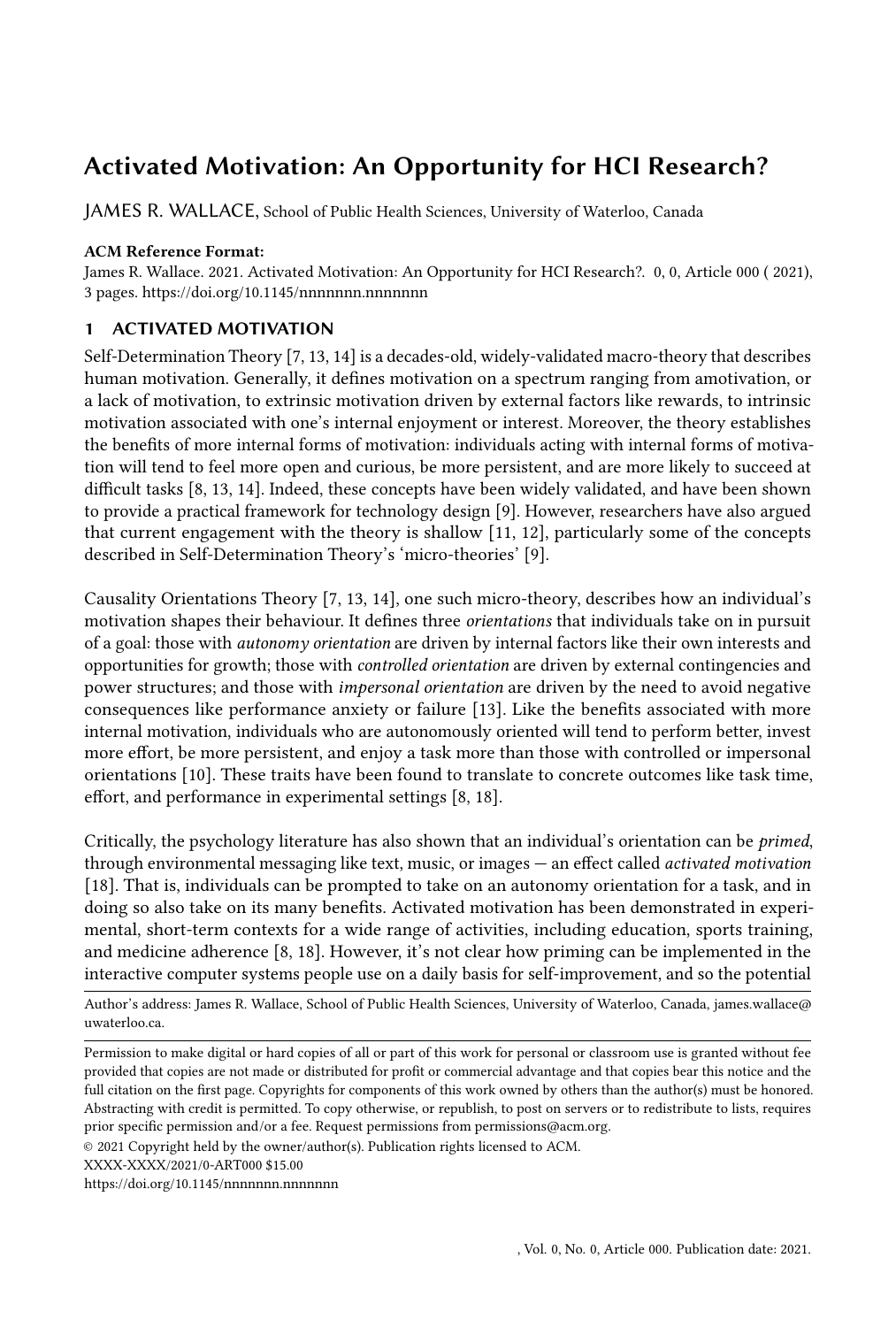benefits of activated motivation for remain unexplored. I propose that there is an opportunity for HCI researchers to use activated motivation to promote health in interactive technologies, and to develop guidance for how and when it can most effectively be integrated into computer interfaces.

## 2 BIO AND RESEARCH EXPERIENCE

My lab, the [HCI and Health Lab at the University of Waterloo,](https://uwaterloo.ca/human-computer-interaction-health-lab) investigates how to effectively design, build, and deploy self-improvement technology. This research applies our expertise in technology design and evaluation to domains with pressing needs like education [\[5,](#page-1-6) [6,](#page-1-7) [15,](#page-2-4) [16\]](#page-2-5), nutrition [\[1,](#page-1-8) [2\]](#page-1-9), and mental health [\[3,](#page-1-10) [4\]](#page-1-11). For instance, Marcela Bomfim is exploring the use of gameful techniques to motivate fewer impulse purchases when grocery shopping [\[1,](#page-1-8) [2\]](#page-1-9). Similarly, Tina Chan used Self-Determination Theory as a design guide to motivate peer-to-peer support in Cognitive Behavioural Therapy [\[3,](#page-1-10) [4\]](#page-1-11). Mila Tahai applied developed an educational game for children with attention-deficit hyperactivity disorder (ADHD) [\[15,](#page-2-4) [16\]](#page-2-5).

However, in exploring SDT, our work has also identified obstacles to the development of these technologies in practice. In particular, there's little guidance for when a gameful intervention will be most effective, compared to, for example, simple visualizations [\[1\]](#page-1-8). This realization aligns with calls-to-action in the CHI Play community to more deeply engage with Self-Determination Theory (e.g., [\[17\]](#page-2-6)), and points to a need for deeper engagement with existing theory on motivation.

On a personal note  $-$  I'm still a novice when it comes to SDT. But I'm keen to learn more, and I am particularly excited for the opportunity to attend this workshop. Thank you for creating this opportunity!

#### REFERENCES

- <span id="page-1-8"></span>[1] Marcela CC Bomfim, Sharon I Kirkpatrick, Lennart E Nacke, and James R Wallace. 2020. Food Literacy while Shopping: Motivating Informed Food Purchasing Behaviour with a Situated Gameful App. In Proceedings of the 2020 CHI Conference on Human Factors in Computing Systems. ACM.
- <span id="page-1-9"></span>[2] Marcela CC Bomfim and James R Wallace. 2018. Pirate Bri's Grocery Adventure: Teaching Food Literacy through Shopping. In Extended Abstracts of the 2018 CHI Conference on Human Factors in Computing Systems. 1–6.
- <span id="page-1-10"></span>[3] Long Ting Chan and James R Wallace. 2018. Changing Peer Support Attitudes with Avatar-Based Gamification. In Extended Abstracts of the 2018 CHI Conference on Human Factors in Computing Systems. 1–5.
- <span id="page-1-11"></span>[4] Tina Chan. 2021. Merlynne. Proceedings of the ACM on Human-Computer Interaction 5, CHI Play (2021), 1–27.
- <span id="page-1-6"></span>[5] Victor Cheung and James Wallace. 2016a. Quantum Cats: The Demo. In Proceedings of the 2016 ACM International Conference on Interactive Surfaces and Spaces. 445–448.
- <span id="page-1-7"></span>[6] Victor Cheung and James R Wallace. 2016b. Felines, foragers, and physicists: Supporting scientific outreach with multi-surface and multi-space games. In Proceedings of the 2016 ACM International Conference on Interactive Surfaces and Spaces. 297–306.
- <span id="page-1-0"></span>[7] Edward L. Deci and Richard M. Ryan. 1985. Causality Orientations Theory. Springer US, Boston, MA, 149–175. DOI: [http://dx.doi.org/10.1007/978-1-4899-2271-7\\_6](http://dx.doi.org/10.1007/978-1-4899-2271-7_6)
- <span id="page-1-1"></span>[8] Fiona B. Gillison, Peter Rouse, Martyn Standage, Simon J. Sebire, and Richard M. Ryan. 2019. A meta-analysis of techniques to promote motivation for health behaviour change from a self-determination theory perspective. Health Psychology Review 13, 1 (2019), 110–130. DOI:<http://dx.doi.org/10.1080/17437199.2018.1534071>
- <span id="page-1-2"></span>[9] Elisa D. Mekler, Florian Brühlmann, Alexandre N. Tuch, and Klaus Opwis. 2017. Towards understanding the effects of individual gamification elements on intrinsic motivation and performance. Computers in Human Behavior 71 (2017), 525–534. DOI:<http://dx.doi.org/https://doi.org/10.1016/j.chb.2015.08.048>
- <span id="page-1-5"></span>[10] Stephen L Murphy and Ian M Taylor. 2020. Priming autonomous and controlling motivation and effects on persistence. Current Psychology (2020), 1–13.
- <span id="page-1-3"></span>[11] Rita Orji and Karyn Moffatt. 2018. Persuasive technology for health and wellness: State-of-the-art and emerging trends. Health Informatics Journal 24, 1 (2018), 66–91. DOI:<http://dx.doi.org/10.1177/1460458216650979>
- <span id="page-1-4"></span>[12] Dorian Peters, Rafael A. Calvo, and Richard M. Ryan. 2018. Designing for Motivation, Engagement and Wellbeing in Digital Experience. Frontiers in Psychology 9 (2018), 797. DOI:<http://dx.doi.org/10.3389/fpsyg.2018.00797>